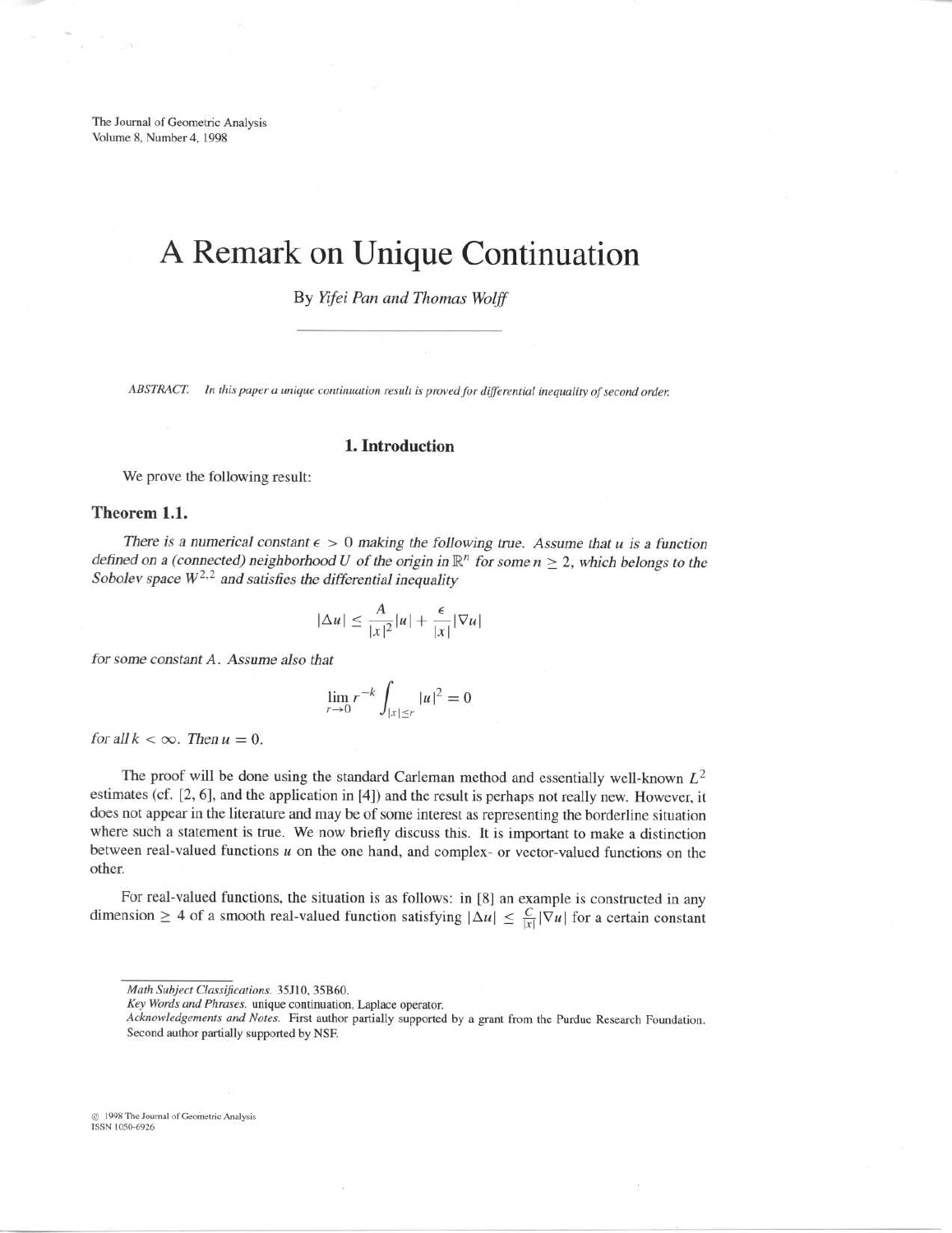# 600 Yifei Pan and Thomas Wolff

C and vanishing to infinite order at the origin. On the other hand, in [4] it is shown that this is impossible in the two-dimensional case, i.e., the theorem above is valid for any constant  $\epsilon$  in that case, at least if  $A = 0$ .

In the complex case, the two-dimensional result just mentioned from [4] is no longer valid. This is due to Alinhac and Baouendi; actually it was proved some years ago although not circulated until recently [1]. On the other hand, since the proof of Theorem 1.1 just uses the Carleman method, it works equally well in both cases.

We thank X. Huang who showed us the paper of [1], while we were writing up the present paper for publication. After seeing [1], we worked out an alternate approach to their construction which is included at the end of the paper. Paper [1] also indicates that an observation similar to our Theorem 1.1 had been made by Regbaoui in his thesis [5], independently and somewhat earlier.

# 2. Proof of the theorem

Theorem 1.1 will be a corollary of the following Carleman inequality.

**Proposition.** Let  $\eta_0$  be a positive constant. Assume that  $\tau \geq n$  and  $dist(\tau - \frac{n}{2}, \mathbb{Z}) \geq \eta_0$ . Let  $u \in C_0^{\infty}(\mathbb{R}^n \setminus 0)$ . Then

$$
||x|^{-\tau}u||_2 \leq C\tau^{-1} ||x|^{2-\tau}\Delta u||_2
$$
  
 
$$
||x|^{1-\tau}\nabla u||_2 \leq C ||x|^{2-\tau}\Delta u||_2
$$

 $\Box$ 

 $\Box$ 

where C depends on  $\eta_0$  only.

As has already been mentioned, this proposition should be considered implicit in the literature, e.g., in [2]. However, we give the simple proof. In what follows, we always assume that  $\tau$  satisfies the conditions in the proposition . The proposition will be <sup>a</sup> corollary of the following lemma:

**Lemma.** If Y is a degree k spherical harmonic, b is a radial function belonging to  $C_0^{\infty}(\mathbb{R}^n \setminus 0)$  and  $u = bY$ , then

$$
||x|^{-\tau}u||_2 \leq C \min (k^{-1}, \tau^{-1}) ||x|^{2-\tau} \Delta u||_2
$$
  
 
$$
||x|^{1-\tau} \nabla u||_2 \leq C ||x|^{2-\tau} \Delta u||_2
$$

with C depending on  $\eta_0$  only.

**Proof.** We will write  $x \leq y$  to mean that  $x \leq Cy$  where C is a constant depending only on  $\eta_0$ . Following an approach discussed, e.g., in [3, p. 14] and [7, p. 147] we identify  $\mathbb{R}^n$  with  $S^{n-1} \times \mathbb{R}$  via  $x = e^t \omega$ ,  $t \in \mathbb{R}$ ,  $\omega \in S^{n-1}$ . This is an isometry if  $S^{n-1} \times \mathbb{R}$  is given the metric  $e^{2t} (dt^2 + d\omega^2)$  where  $d\omega^2$  is the usual metric on the sphere. The Laplacian on  $S^{n-1} \times \mathbb{R}$  is  $e^{-2t}(\frac{d^2}{dt^2} + (n-2)\frac{d}{dt} + \Delta_S)$  where  $\Delta_S$  is the Laplacian on the sphere, and the gradient satisfies  $|\nabla_{S^{n-1}\times\mathbb{R}} u| = e^{-t}(|\frac{du}{dt}|^2 + |\nabla_S u|^2)^{\frac{1}{2}}$ where  $\nabla_S$  is the gradient on the sphere. Furthermore, the volume element is  $e^{nt}d\omega dt$  where  $d\omega$  is the volume element on the sphere. These assertions follow from the basic formulas of Riemannian geometry, cf. [7]. Thus, what we have to prove is that if Y is an eigenfunction of  $\Delta_S$  with eigenvalue  $-k(k + n - 2)$  and if  $b \in C_0^{\infty}(\mathbb{R})$ , then

$$
\left\|e^{-\tau t}b(t)Y(\omega)\right\|_{L^2(e^{nt}dtd\omega)} \lesssim \min(k^{-1},\tau^{-1})\left\|e^{-\tau t}\left(\frac{d^2}{dt^2}+(n-2)\frac{d}{dt}+\Delta_S\right)(b(t)Y(\omega))\right\|_{L^2(e^{nt}dtd\omega)}
$$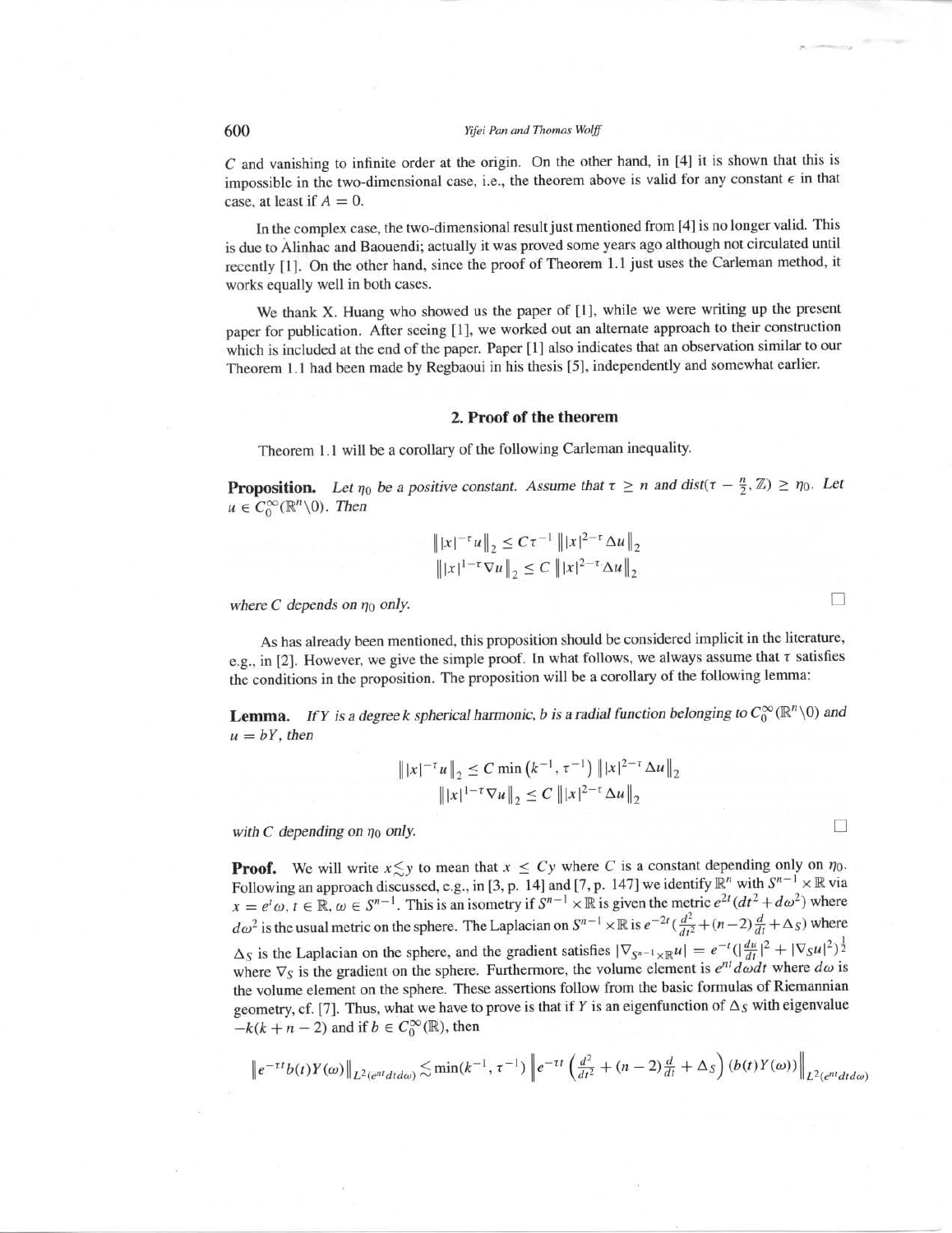A Remark on Unique Continuation

$$
\|e^{-\tau t}Y(\omega)\frac{db}{dt}\|_{L^2(e^{nt}dtd\omega)} \lesssim \|e^{-\tau t}\left(\frac{d^2}{dt^2} + (n-2)\frac{d}{dt} + \Delta_S\right)(b(t)Y(\omega))\|_{L^2(e^{nt}dtd\omega)}
$$
  

$$
\|e^{-\tau t}b(t)\nabla_S Y(\omega)\|_{L^2(e^{nt}dtd\omega)} \lesssim \|e^{-\tau t}\left(\frac{d^2}{dt^2} + (n-2)\frac{d}{dt} + \Delta_S\right)(b(t)Y(\omega))\|_{L^2(e^{nt}dtd\omega)}
$$

Equivalently  $(a(t) = e^{-(\tau - \frac{n}{2})t}b(t))$ 

 $\|a(t)Y(\omega)\|_{L^2(dtd\omega)}$ 

$$
\lesssim \min(k^{-1}, \tau^{-1}) \left\| e^{-(\tau - \frac{n}{2})t} \left( \frac{d^2}{dt^2} + (n-2) \frac{d}{dt} + \Delta_S \right) \left( e^{(\tau - \frac{n}{2})t} a(t) Y(\omega) \right) \right\|_{L^2(dtd\omega)}
$$
  

$$
\left\| \left( \frac{da}{dt} + \left( \tau - \frac{n}{2} \right) a(t) \right) Y(\omega) \right\|_{L^2(dtd\omega)}
$$
  

$$
\lesssim \left\| e^{-(\tau - \frac{n}{2})t} \left( \frac{d^2}{dt^2} + (n-2) \frac{d}{dt} + \Delta_S \right) \left( e^{(\tau - \frac{n}{2})t} a(t) Y(\omega) \right) \right\|_{L^2(dtd\omega)}
$$
  

$$
\| a(t) \nabla_S Y(\omega) \|_{L^2(dtd\omega)}
$$

$$
\lesssim \left\|e^{-(\tau-\frac{n}{2})t}\left(\frac{d^2}{dt^2}+(n-2)\frac{d}{dt}+\Delta_S\right)\left(e^{(\tau-\frac{n}{2})t}a(t)Y(\omega)\right)\right\|_{L^2(dtd\omega)}
$$

which are also equivalent to

 $||a(t)Y(\omega)||_{L^2(dtd\omega)}$ 

$$
\leq \min(k^{-1}, \tau^{-1}) \left\| \left[ a_{tt} + 2(\tau - 1)a_t + \left( \left( \tau - \frac{n}{2} \right)^2 + (n - 2) \right) \right] \right\|_{L^2(dtd\omega)}
$$
\n
$$
\left( \tau - \frac{n}{2} \right) - k(k + n - 2) \left\| a \right\| Y \right\|_{L^2(dtd\omega)}
$$
\n
$$
\left\| \left( a_t + \left( \tau - \frac{n}{2} \right) a \right) Y(\omega) \right\|_{L^2(dtd\omega)}
$$
\n
$$
\leq \left\| \left[ a_{tt} + 2(\tau - 1)a_t + \left( \left( \tau - \frac{n}{2} \right)^2 + (n - 2) \left( \tau - \frac{n}{2} \right) - k(k + n - 2) \right) a \right] Y \right\|_{L^2(dtd\omega)}
$$
\n
$$
\leq \left\| \left[ a_{tt} + 2(\tau - 1)a_t + \left( \left( \tau - \frac{n}{2} \right)^2 + (n - 2) \left( \tau - \frac{n}{2} \right) - k(k + n - 2) \right) a \right] Y \right\|_{L^2(dtd\omega)}
$$
\n
$$
\leq \left\| \left[ a_{tt} + 2(\tau - 1)a_t + \left( \left( \tau - \frac{n}{2} \right)^2 + (n - 2) \left( \tau - \frac{n}{2} \right) - k(k + n - 2) \right) a \right] Y \right\|_{L^2(dtd\omega)}
$$

In other words, we want to show that

$$
||a||_{L^{2}(dt)} \lesssim \min\left(k^{-1}, \tau^{-1}\right) ||a_{tt} + \lambda a_{t} + \mu a||_{L^{2}(dt)}
$$
\n(2.1)

$$
\|a_t + \left(\tau - \frac{n}{2}\right)a\|_{L^2(dt)} \lesssim \|a_{tt} + \lambda a_t + \mu a\|_{L^2(dt)}\tag{2.2}
$$

$$
\|a\|_{L^2(dt)} \lesssim \|a_{tt} + \lambda a_t + \mu a\|_{L^2(dt)} \frac{\|T\|_{L^2(d\omega)}}{\|\nabla_S Y\|_{L^2(d\omega)}}
$$
(2.3)

where  $\lambda = 2(\tau - 1)$ ,  $\mu = (\tau - \frac{n}{2} - k)(\tau + \frac{n}{2} + k - 2)$ . To prove (2.1), we take Fourier Transforms in *t* obtaining  $\sim$ 

$$
\|a_{tt} + \lambda a_t + \mu a\|_{L^2(dt)} \gtrsim \min_{\xi \in \mathbb{R}} \left( \lambda |\xi| + \left| \mu - \xi^2 \right| \right) \|a\|_{L^2(dt)}
$$

Next we show that

$$
\lambda |\xi| + \left| \mu - \xi^2 \right| \gtrsim \max(\tau, k, |\xi|)
$$
 (2.4)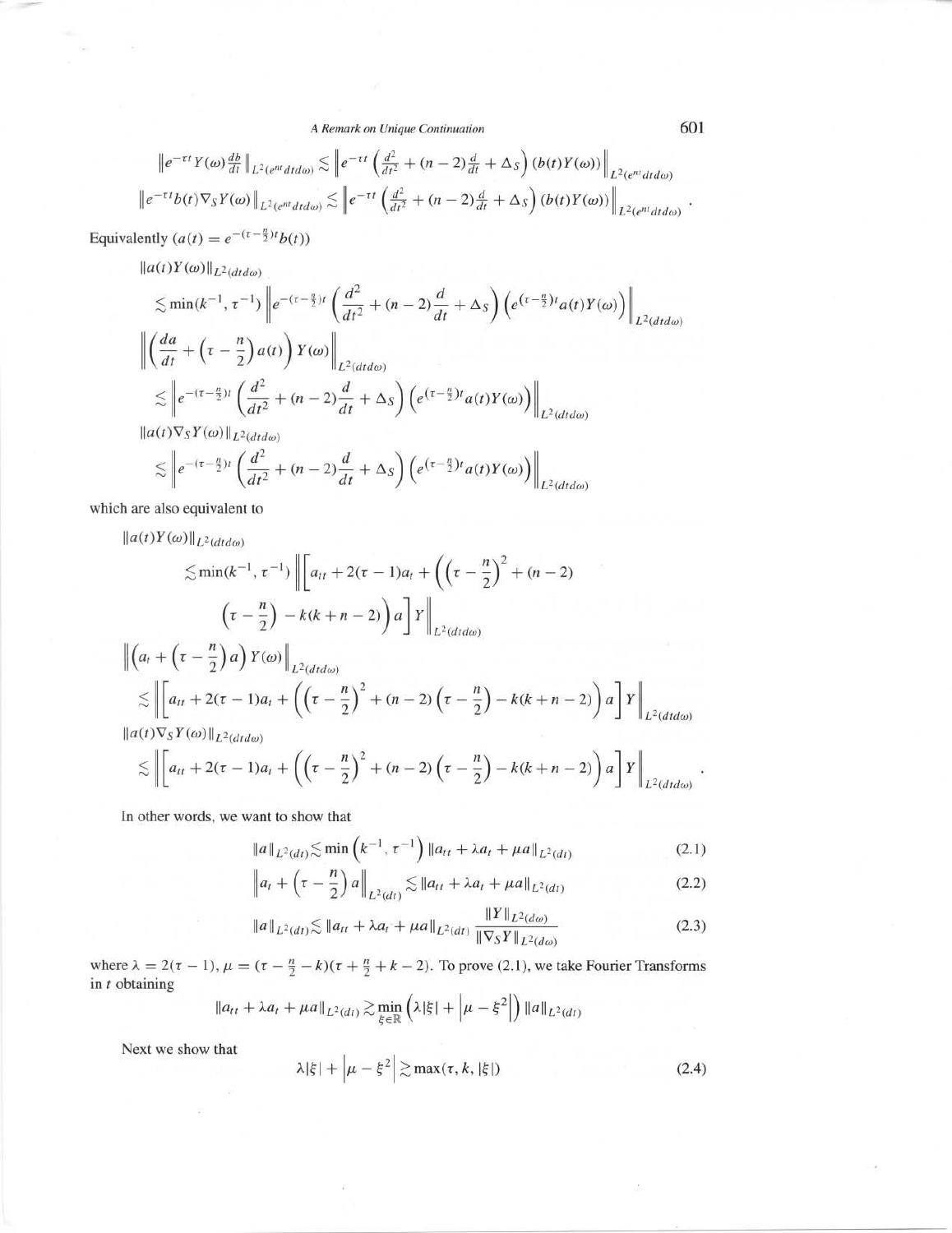# 602 Yifei Pan and Thomas Wolff

Since  $\tau$  is large, it is clear that the left side of (2.4) is  $\geq |\xi|$ . For the rest of (2.4), we first observe (using that  $\tau - \frac{n}{2}$  is bounded away from the integers and that  $\tau \leq 2(\tau - \frac{n}{2})$ ) that

$$
|\mu| \gtrsim \begin{cases} \max(\tau, k) & \text{always} \\ \max(\tau^2, k^2) & \text{if } k \le \frac{\tau}{4} \text{ or } k \ge 4\tau \end{cases}
$$

If  $|\xi|^2 \leq \frac{|\mu|}{2}$ , then it follows immediately that the second term on the left side of (2.4) is  $\gtrsim$  max( $\tau$ , k). If  $|\xi|^2 \geq \frac{|\mu|}{2}$ , then (using that  $\tau$  is large) the first term on the left side of (2.4) is  $\geq \frac{1}{3} \tau \sqrt{|\mu|}$ . If  $\frac{1}{4} \tau \leq k \leq 4\tau$ , then this is clearly  $\geq \max(\tau, k)$ . If  $k \leq \frac{1}{4} \tau$  or  $k \geq 4\tau$ , then we have seen that  $\sqrt{|\mu|} \ge \max(\tau, k)$ , hence  $\tau \sqrt{|\mu|} \ge \max(\tau, k)$  also. So (2.4) is proved, and therefore (2.1) is proved also. For  $(2.2)$  we argue similarly: by taking Fourier Transform in  $t$  we obtain

$$
\|a_{tt} + \lambda a_t + \mu a\|_{L^2(dt)} \ge \min_{\xi \in \mathbb{R}} \frac{\lambda |\xi| + |\mu - |\xi|^2|}{|\xi| + \tau - \frac{n}{2}} \|a_t + (\tau - \frac{n}{2})a\|_{L^2(dt)} \ge \min_{\xi \in \mathbb{R}} \frac{\max(\tau, |\xi|)}{|\xi| + \tau - \frac{n}{2}} \|a_t + (\tau - \frac{n}{2})a\|_{L^2(dt)} \ge \|a_t + (\tau - \frac{n}{2})a\|_{L^2(dt)}
$$

and  $(2.2)$  follows. Equation  $(2.3)$  follows from  $(2.1)$  since

$$
\int_{S} |\nabla_{S} Y|^{2} = -\int_{S} Y \Delta_{S} Y = k(k+n-2) \int_{S} Y^{2}
$$

П

so that  $\frac{\|\nabla_S Y\|_2}{k\|Y\|_2} = \sqrt{k(k + n - 2)} \le \sqrt{k(k + \tau)} \le \sqrt{2} \max(k, \tau)$ 

**Proof of the proposition.** If u is expanded in a series of radial functions times spherical harmonics,  $u(x) = \sum_{k,j} a_{kj}(|x|)Y_{kj}(x)$  where  $\{Y_{k,j}\}$  is an orthonormal basis for the degree k harmonics with respect to integration over the unit sphere, then the terms  $\Delta(a_{k,j}(|x|)Y_{k,j}(x))$  are orthogonal with respect to integration over any sphere S centered at 0, and similarly with the terms  $\nabla (a_{k,j}(|x|)Y_{k,j}(x))$ regarded as elements of  $L^2(S, \mathbb{C}^n)$ . This is a well-known fact verified by integration by parts. We therefore have

$$
\frac{\| |x|^{-\tau} u \|_2}{\| |x|^{2-\tau} \Delta u \|_2} \leq \max_{k,j} \frac{\| |x|^{-\tau} a_{k,j} Y_{k,j} \|_2}{\| |x|^{2-\tau} \Delta (a_{k,j} Y_{k,j}) \|_2},
$$

which is  $\leq \tau^{-1}$  by the first part of the lemma. The first order inequality follows similarly using the second part of the lemma.

Completion of proof of Theorem 1.1. We note first that the assumptions and Corollary 17.1.4 **Completion of proof of Theorem 1.1.** Worf [3] also imply that  $\lim_{r\to 0} r^{-k} \int_{|x| < r} |\nabla u|^2$  argument shows that the inequalities in the p  $= 0$  for all  $k$ . In view of this, a standard limiting argument shows that the inequalities in the proposition above are applicable to  $\phi u$  for any  $\phi \in$  $C_0^{\infty}(U)$ . We may therefore carry out the Carleman argument in the following way: choose  $\eta$  small enough so that  $\{x : |x| \leq \eta\} \subset U$ , and choose  $\phi \in C_0^{\infty}(U)$  with  $\phi(x) = 1$  when  $|x| \leq \eta$ . Let  $v = \phi u$ , then  $|\Delta v| \leq \frac{\epsilon}{|x|} |\nabla v| + \frac{A}{|x|^2} |v| + E$  with  $E \in L^2$  and E supported in  $|\{x : |x| \geq \eta\}$ . If  $\tau$  is as in the proposition with (say)  $\eta_0 = \frac{1}{2}$ , then we get  $|||x|^{2-\tau} \Delta v||_2 \leq C(\epsilon + \frac{A}{\tau})|||x|^{2-\tau} \Delta v||_2 + |||x|^{2-\tau} E||_2$ , with C a fixed constant. If  $\epsilon \leq \frac{1}{2C}$  and  $\tau$  is large enough, then it follows that  $|||x|^{2-\tau} \Delta v||_2 \leq$  $(\vert x \vert)^{2-\tau}$  $3|||x|^{2-\tau}E||_2$ ,  $||\left(\frac{|x|}{\eta}\right)^{-\tau} \Delta v||_{L^2(\{x:|x|\leq \eta\})} \leq 3||E||_2$ . Letting  $\tau \to \infty$  we get that v is harmonic near 0. In view of the infinite order vanishing, it follows that  $v = 0$  near 0, then since u satisfies a nonsigular differential inequality away from the origin it follows that  $u$  vanishes identically.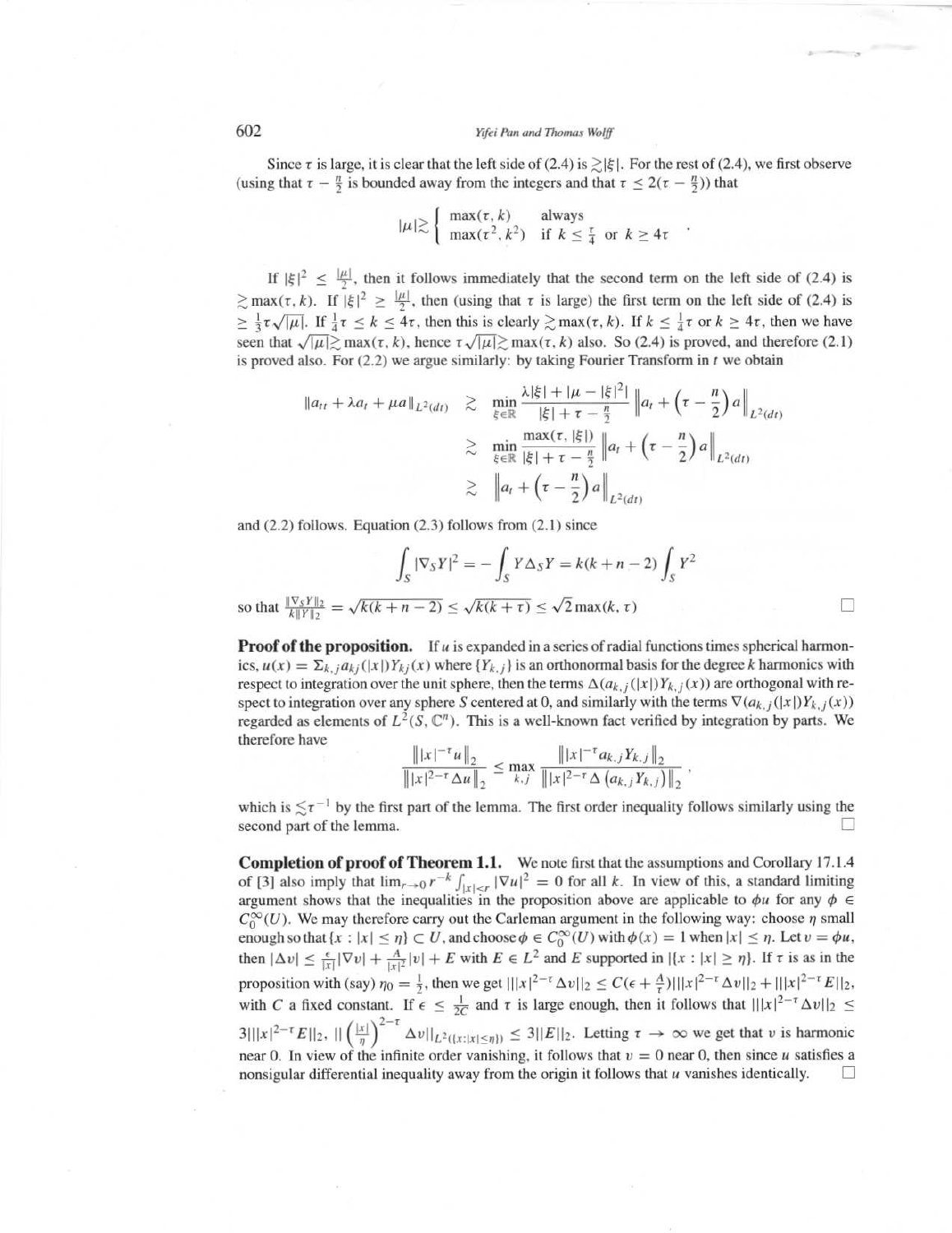#### ARemark on Unique Continuation

We now present an alternate approach to the counterexample of [1].

**Theorem.** There is a smooth function  $u : \mathbb{R}^2 \to \mathbb{C}$  which vanishes to infinite order at the origin and satisfies  $|\Delta u(z)| \leq \frac{C}{|x|} |\nabla u(z)|$  for a certain constant C.

Remark. It should be pointed out that [1] gives <sup>a</sup> specific value for the constant C and also states several additional properties of  $u$  which we will not consider. On the other hand, the construction below (which is related to the construction in [8]) would appear to be simpler.

**Proof of the Theorem.** We first show that if  $k \in \mathbb{Z}^+$  is sufficiently large, then there is a smooth function  $v_k : \mathbb{C} \to \mathbb{C}$  satisfying

- (i)  $v_k(z) = z^k$  when  $|z| \ge 2$ ,  $v_k(z) = z^{k+1}$  when  $|z| \le \frac{1}{2}$ .
- (ii)  $|\Delta v_k| \leq C |\nabla v_k|$  with C independent of k.

Namely, choose two functions  $\phi_1 : \mathbb{C} \to \mathbb{C}$  and  $\phi_2 : \mathbb{C} \to \mathbb{C}$  such that  $\phi_1(z)$  and  $\phi_2(z)$  are both equal to 1 when  $|z| \ge 2$  and to z when  $|z| \le \frac{1}{2}$  and so that  $\phi_1$  and  $\phi_2$  have no common zeroes in the region  $\frac{1}{2} \leq |z| \leq 2$ . Existence of such functions is obvious. Now let

$$
v_k(z) = \text{re}\left(z^k \phi_1(z)\right) + i \text{ im}\left(z^k \phi_2(z)\right)
$$

Statement (i) is then clear and we must prove (ii). A simple calculation shows that  $|\nabla \text{rev}_k(z)| \ge$  $C^{-1}k|z|^{k-1}|\phi_1(z)| - C|z|^k$  when  $\frac{1}{2} \leq |z| \leq 2$ , and similarly  $|\nabla \text{im} v_k(z)| \geq C^{-1}k|z|^{k-1}|\phi_2(z)| - C|z|^k$  $C|z|^k$ . Since  $\phi_1$  and  $\phi_2$  do not vanish simultaneously, it follows that  $|\nabla v_k(z)| \geq C^{-1}k|z|^k$  for large k. Also a calculation with the product rule using that  $z^k$  is harmonic shows that  $|\Delta v_k| \leq Ck|z|^k$ and (ii) follows

To finish the proof of the theorem, we choose a sequence  $\{r_k\}_{k=k_0}^{\infty}$  of positive numbers, tending rapidly to zero. Here  $k_0$  should be large enough so that the function  $v_k$  above is defined for all  $k \geq k_0$ . We let  $a_k = \frac{r_k^k}{\prod_{k_0 \leq j \leq k} r_j}$  and  $\tilde{v}_k(z) = a_k v_k (r_k^{-1} z)$ , and note that  $\tilde{v}_k(z) = \tilde{v}_{k+1}(z)$  if  $2r_{k+1} \leq |z| \leq \frac{r_k}{2}$ . We now define a function u as follows: if  $|z| > 2r_{k_0}$ , then  $u(z) = \tilde{v}_{k_0}(z)$ ; if  $k \ge k_0$  and  $2r_{k+1} < |z| \le 2r_k$ , then  $u(z) = \tilde{v}_k(z)$ ; and finally  $u(0) = 0$ . Then u is smooth on the boundaries  $|z| = 2r_k$ ,  $k > k_0$  since  $\tilde{v}_k$  and  $\tilde{v}_{k+1}$  are equal when  $|z|$  is slightly greater than  $2r_{k+1}$ . Furthermore, if  $\{r_k\}$  decrease sufficiently rapidly, then all derivatives of u approach 0 as  $z \rightarrow 0$ . Namely, we have  $|D^{\alpha}v_k(z)| \leq C_{k\alpha} |z|^{k-|\alpha|}$  for suitable constants  $C_{k\alpha}$ , and therefore by scaling

$$
\left|D^{\alpha}\tilde{v}_k(z)\right| \leq C_{k\alpha} \frac{r_k^{k-|\alpha|}}{\prod_{k_0 \leq j < k} r_j} \left| r_k^{-1} z \right|^{k-|\alpha|} \leq C_{k\alpha} \frac{|z|^{k-|\alpha|}}{\prod_{k_0 \leq j < k} r_j}
$$

Thus in the region  $2r_{k+1} < |z| \le 2r_k$  where u is equal to  $\tilde{v}_k$ , we have  $|D^{\alpha}u| \le 2^{k-|\alpha|}C_{k\alpha} \frac{r_k^{k-|\alpha|}}{\prod_{k_0 \le j \le k} r_j}$ If we take  $r_k$  small enough compared to  $r_{k-1}$ , then it is clear that this will approach 0 as  $k \to \infty$ (i.e., as  $|z| \to 0$ ) for all  $\alpha$ , as claimed. It follows that u is smooth on  $\mathbb{R}^2$ . Property (ii) above implies by scalling that  $|\Delta \tilde{v}_n| \leq \frac{C}{|z|} |\nabla \tilde{v}_n|$ , so  $|\Delta u| \leq \frac{C}{|z|} |\nabla u|$  and the proof is complete. n

### References

- [1] Alinhac, <sup>S</sup> . and Baouendi, M.S . A counterexample to strong unique continuation for partial differential equations of Schrodinger's type, preprint, (1993).
- [2] Amrein, W.O., Berthier, A.M., and Georgescu, V.  $L^p$  inequalities for the laplacian and unique continuation, Ann. Inst. Fourier (Grenoble), 31, 153-168, (1981) .